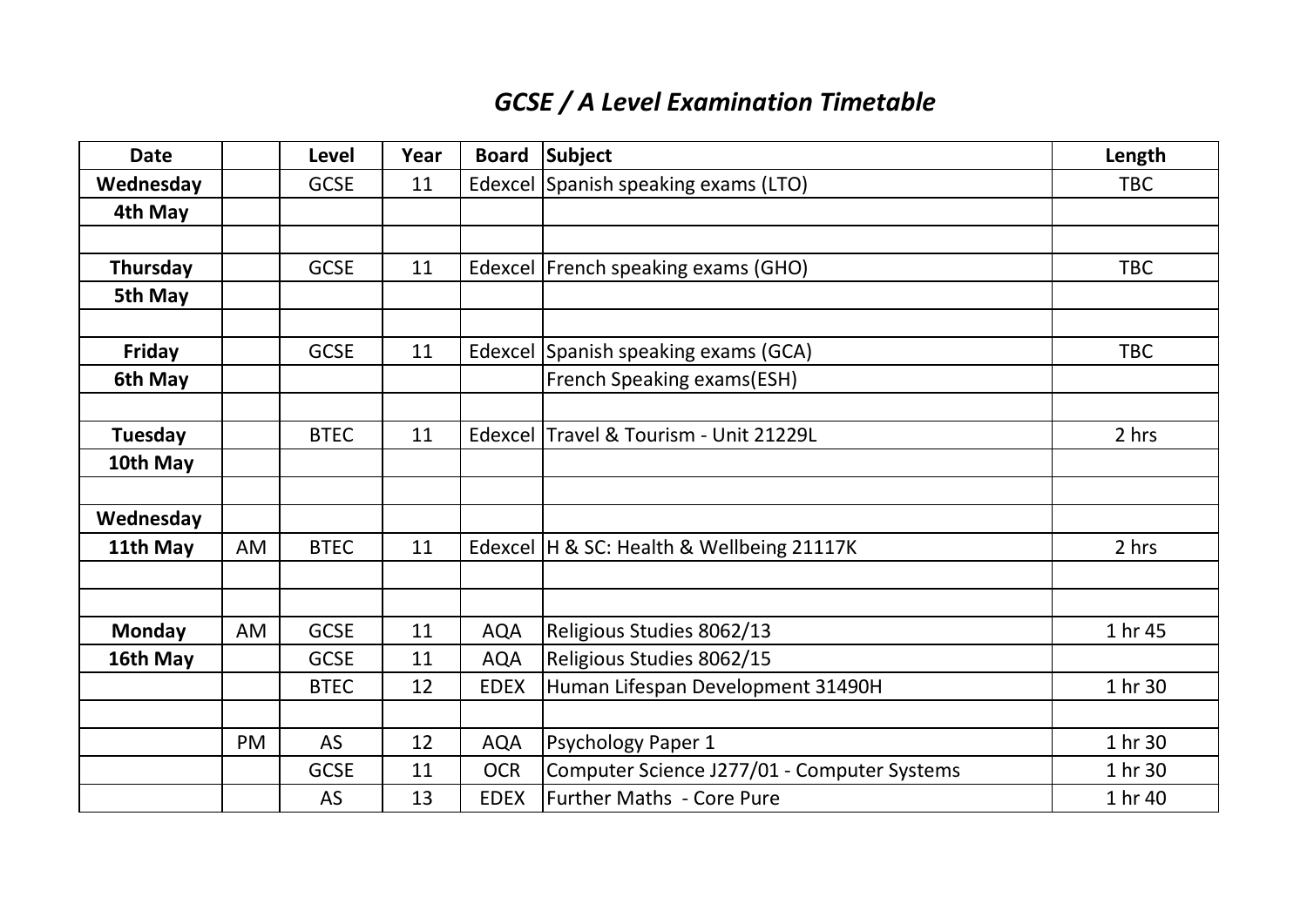| <b>Date</b> |           | <b>Level</b> | Year      | <b>Board</b> | <b>Subject</b>                                          | Length   |
|-------------|-----------|--------------|-----------|--------------|---------------------------------------------------------|----------|
|             |           |              |           |              |                                                         |          |
| Tuesday     | AM        | <b>GCSE</b>  | 11        | <b>AQA</b>   | <b>Biology Paper1</b>                                   | 1 hr 45  |
| 17th May    |           | <b>GCSE</b>  | 11        | <b>AQA</b>   | <b>Combined Science Biology Paper 1</b>                 | 1 hr 15  |
|             |           |              |           |              |                                                         |          |
|             | <b>PM</b> | <b>AS</b>    | $11 + 12$ | <b>OCR</b>   | Classical Civilisations - The world of the Hero H008/11 | 1 hr 30  |
|             |           | A            | 13        | <b>OCR</b>   | Classical Civilisation - The world of the Hero H408/11  | 2 hrs 20 |
|             |           |              |           |              |                                                         |          |
|             |           |              |           |              |                                                         |          |
| Wednesday   | AM        | <b>GCSE</b>  | 11        | <b>AQA</b>   | English Language Paper1                                 | 1 hr 45  |
| 18th May    |           | AS           | 13        | <b>EDEX</b>  | Politics Paper 1                                        | 1 hr 45  |
|             |           | AS           | 13        | <b>AQA</b>   | Physics Paper 1                                         | 1 hr 30  |
|             |           |              |           |              |                                                         |          |
|             |           |              |           |              |                                                         |          |
| Thursday    | AM        | <b>GCSE</b>  | 11        | <b>OCR</b>   | History - Int relations 1918-1975                       | 1 hr 15  |
| 19th May    |           |              |           |              |                                                         |          |
|             | PM        | <b>AS</b>    | 13        | <b>AQA</b>   | Maths Paper 1                                           | 1 hr 30  |
|             |           | <b>GCSE</b>  | 11        | <b>EDEX</b>  | Drama - Set text list B                                 | 1 hr 45  |
|             |           |              |           |              |                                                         |          |
|             |           |              |           |              |                                                         |          |
| Friday      | AM        | <b>GCSE</b>  | 11        | <b>AQA</b>   | Maths Paper 1                                           | 1 hr 30  |
| 20th May    |           |              |           |              |                                                         |          |
|             | <b>PM</b> | <b>BTEC</b>  | 13        | <b>EDEX</b>  | Working in H & SC - 31491H                              | 1 hr 30  |
|             |           | <b>GCSE</b>  | 11        | <b>EDEX</b>  | <b>Business - Investigating small business</b>          | 1 hr 30  |
|             |           |              |           |              |                                                         |          |
|             |           |              |           |              |                                                         |          |
|             |           |              |           |              |                                                         |          |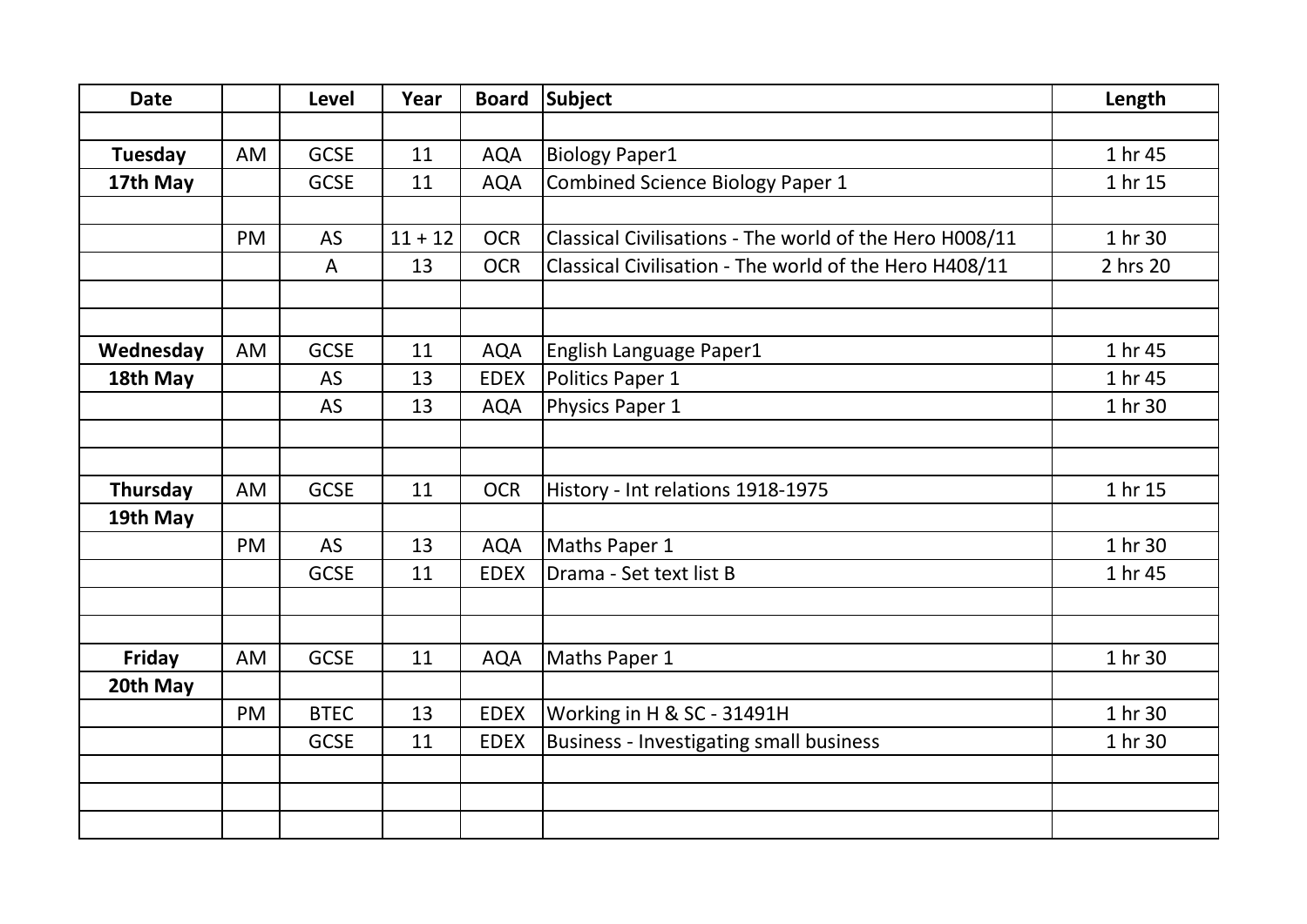| <b>Date</b>    |           | Level        | Year | <b>Board</b> | Subject                                                   | Length          |
|----------------|-----------|--------------|------|--------------|-----------------------------------------------------------|-----------------|
| <b>Monday</b>  | AM        | $\mathsf{A}$ | 13   | <b>AQA</b>   | Sociology Paper 1                                         | 2 hrs           |
| 23rd May       |           | <b>GCSE</b>  | 11   | <b>OCR</b>   | Geography - Living in the UK today                        | 1 <sub>hr</sub> |
|                |           | <b>BTEC</b>  | 13   |              | Edexcel   H & SC Unit 4 - Enquiries into current research | 3 hrs           |
|                |           |              |      |              |                                                           |                 |
|                | <b>PM</b> | <b>AS</b>    | 13   | <b>EDEX</b>  | Further Maths Further Mechanics 1 & Decision 1            | 1 hr 40         |
|                |           |              |      |              |                                                           |                 |
|                |           |              |      |              |                                                           |                 |
| <b>Tuesday</b> | AM        | A            | 13   | <b>AQA</b>   | <b>Psychology Paper 1</b>                                 | 2 hrs           |
| 24th May       |           | <b>GCSE</b>  | 11   | <b>EDEX</b>  | French - Listening F & H                                  | 35 or 45 mins   |
|                |           | <b>GCSE</b>  | 11   | <b>EDEX</b>  | French - Reading F & H                                    | 45 or 1 hr      |
|                |           |              |      |              |                                                           |                 |
|                | PM        | <b>GCSE</b>  | 11   | <b>AQA</b>   | P.E Paper 1                                               | 1 hr 15         |
|                |           |              |      |              |                                                           |                 |
|                |           |              |      |              |                                                           |                 |
|                |           |              |      |              |                                                           |                 |
| Wednesday      | AM        | <b>GCSE</b>  | 11   | <b>AQA</b>   | English Literature Paper 1 - Poetry Anthology             | 50 mins         |
| 25th May       |           | <b>GCSE</b>  | 11   | <b>AQA</b>   | English Literature Paper 1 - Modern Prose/Drama           | 50 mins         |
|                |           | A            | 13   | <b>EDEX</b>  | English Lang/Lit - Voices, Speech and writing             | 2 hrs 30        |
|                |           |              |      |              |                                                           |                 |
|                | PM        | $\mathsf{A}$ | 13   | <b>AQA</b>   | <b>Business Paper 1</b>                                   | 2 hrs           |
|                |           |              |      |              |                                                           |                 |
|                |           |              |      |              |                                                           |                 |
|                |           |              |      |              |                                                           |                 |
|                |           |              |      |              |                                                           |                 |
|                |           |              |      |              |                                                           |                 |
|                |           |              |      |              |                                                           |                 |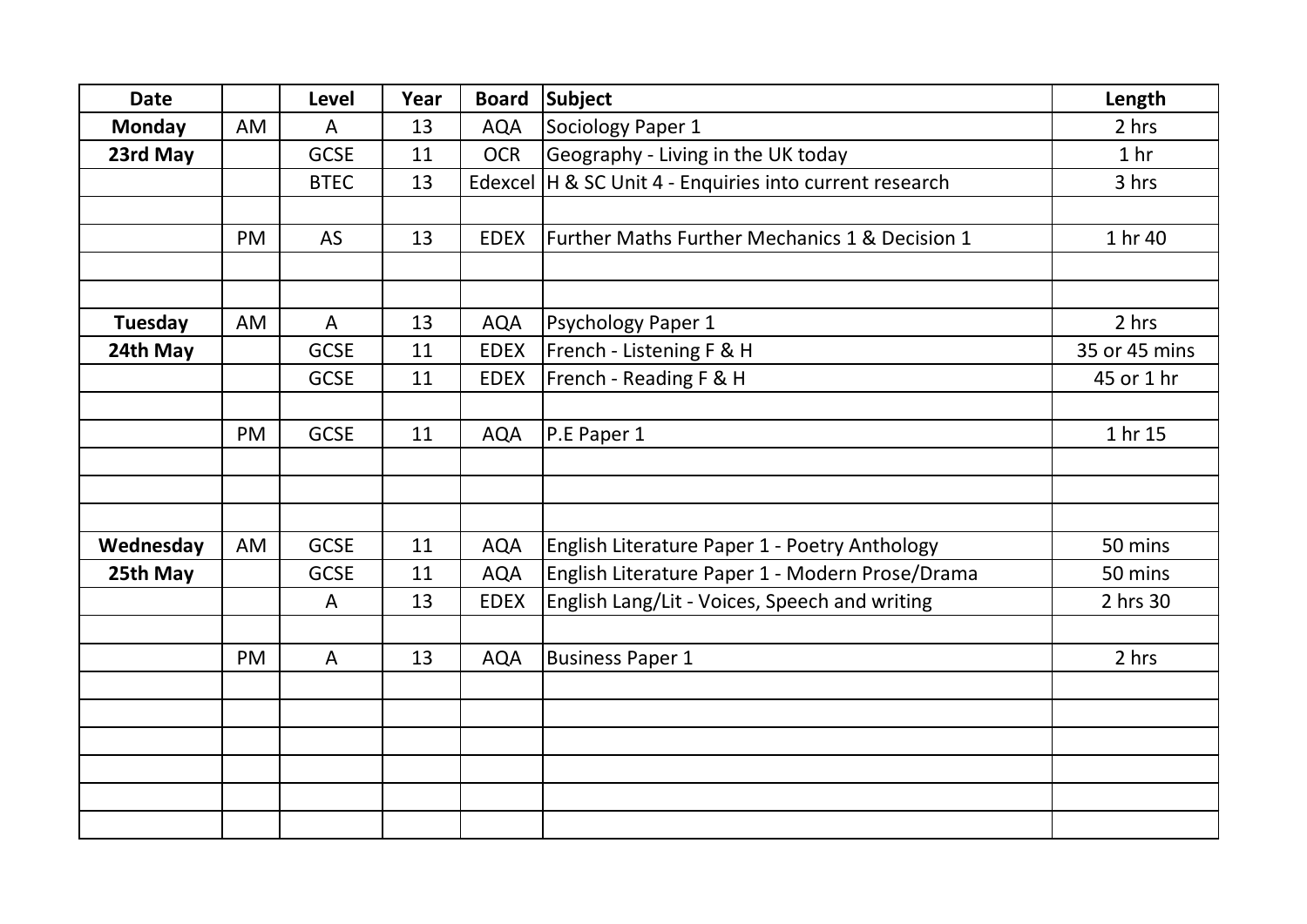| <b>Date</b> |           | Level        | Year      | <b>Board</b> | Subject                                       | Length        |
|-------------|-----------|--------------|-----------|--------------|-----------------------------------------------|---------------|
| Thursday    | <b>AM</b> | $\mathsf{A}$ | 13        | <b>AQA</b>   | History Paper 1 - Option C                    | 2 hrs 30      |
| 26th May    |           | <b>GCSE</b>  | 11        | <b>EDEX</b>  | Spanish Listening F & H                       | 35 or 45 mins |
|             |           | <b>GCSE</b>  | 11        | <b>EDEX</b>  | Spanish Reading                               | 45 or 1 hr    |
|             |           |              |           |              |                                               |               |
|             | PM        | <b>GCSE</b>  | 11        | <b>AQA</b>   | Religious Studies A - Paper 2                 | 1 hr 45       |
|             |           | AS           | 12        | <b>AQA</b>   | <b>Psychology Paper 2</b>                     | 1 hr 30       |
|             |           | A            | 13        | <b>AQA</b>   | Physics Paper 1                               | 2 hrs         |
|             |           | A            | 13        | <b>OCR</b>   | P. E Paper 1                                  | 2 hrs         |
|             |           | A            | 13        | <b>WJEC</b>  | Film Studies Paper 1 - Varities of film       | 2 hr 30       |
|             |           |              |           |              |                                               |               |
|             |           |              |           |              |                                               |               |
| Friday      | AM        | <b>GCSE</b>  | 11        | <b>AQA</b>   | Chemistry Paper 1                             | 1 hr 45       |
| 27th May    |           | <b>GCSE</b>  | 11        | <b>AQA</b>   | <b>Combined Science Chemistry Paper 1</b>     | 1 hr 15 mins  |
|             |           | AS           | $11 + 12$ | <b>OCR</b>   | <b>Classical Civilisation - Greek Theatre</b> | 1 hr 30       |
|             |           | A            | 13        | <b>OCR</b>   | <b>Classical Civilisation - Greek Theatre</b> | 1 hr 45       |
|             |           | A            | 13        | <b>OCR</b>   | Geogrpahy - Physical Systems                  | 1 hr 30       |
|             |           |              |           |              |                                               |               |
|             | <b>PM</b> | <b>GCSE</b>  | 11        | <b>OCR</b>   | <b>Computer Science Paper 2</b>               | 1 hr 30       |
|             |           |              |           |              |                                               |               |
|             |           |              |           |              |                                               |               |
|             |           |              |           |              |                                               |               |
|             |           |              |           |              |                                               |               |
|             |           |              |           |              |                                               |               |
|             |           |              |           |              |                                               |               |
|             |           |              |           |              |                                               |               |
|             |           |              |           |              |                                               |               |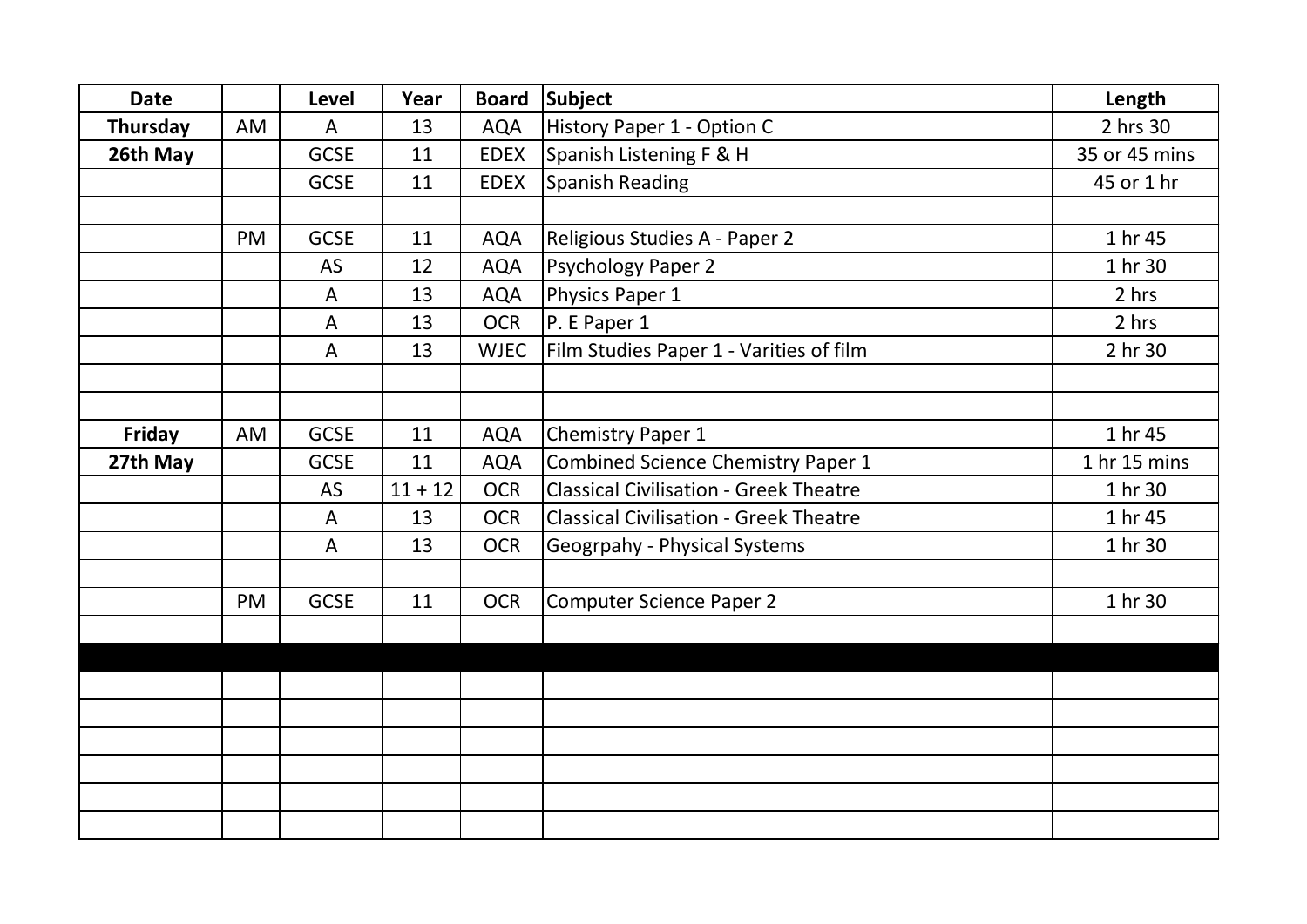| <b>Date</b>    |           | <b>Level</b>   | Year | <b>Board</b> | Subject                                                  | Length   |
|----------------|-----------|----------------|------|--------------|----------------------------------------------------------|----------|
| <b>Monday</b>  | <b>AM</b> | A              | 13   | <b>WJEC</b>  | Film Studies - Global Film making                        | 2 hr 30  |
| 6th June       |           | AS             | 13   | <b>AQA</b>   | <b>Physics Paper 2</b>                                   | 1 hr 30  |
|                |           |                |      |              |                                                          |          |
|                | <b>PM</b> | $\mathsf{A}$   | 13   | <b>EDEX</b>  | <b>English Lang/Lit Paper 2</b>                          | 2 hrs 30 |
|                |           | <b>AS</b>      | 13   | <b>EDEX</b>  | <b>Politics - UK Government</b>                          | 1 hr 45  |
|                |           |                |      |              |                                                          |          |
|                |           |                |      |              |                                                          |          |
| <b>Tuesday</b> | AM        | <b>GCSE</b>    | 11   | <b>AQA</b>   | Mathematics Paper 2 (Calculator)                         | 1 hr 30  |
| 7th June       |           | A              | 13   | <b>AQA</b>   | English Literature A Paper 1                             | 3 hrs    |
|                |           | A              | 13   | <b>OCR</b>   | <b>Classical Civilisation - Love &amp; Relationships</b> | 1 hr 45  |
|                |           |                |      |              |                                                          |          |
|                | <b>PM</b> | $\overline{A}$ | 13   | <b>AQA</b>   | Maths P1                                                 | 2 hrs    |
|                |           | $\overline{A}$ | 13   | <b>AQA</b>   | Sociology Paper 2                                        | 2 hrs    |
|                |           | <b>GCSE</b>    | 11   | <b>OCR</b>   | Geography Paper 2                                        | 45 mins  |
|                |           |                |      |              |                                                          |          |
| Wednesday      | AM        | <b>GCSE</b>    | 11   | <b>AQA</b>   | English Literature Paper 2                               | 1 hr 45  |
| 8th June       |           | A              | 13   | <b>AQA</b>   | <b>Psychology Paper 2</b>                                | 2 hrs    |
|                |           |                |      |              |                                                          |          |
|                | PM        | AS             | 13   | <b>AQA</b>   | Maths Paper 2                                            | 1 hr 30  |
|                |           | <b>GCSE</b>    | 11   | <b>AQA</b>   | Further Maths Paper 1                                    | 1 hr 45  |
|                |           | level 3        | 13   | <b>AQA</b>   | Mathematical Studies Paper 1                             | 1 hr 30  |
|                |           | A              | 13   | <b>OCR</b>   | Geography - Human interactions                           | 1 hr 30  |
|                |           |                |      |              |                                                          |          |
|                |           |                |      |              |                                                          |          |
|                |           |                |      |              |                                                          |          |
|                |           |                |      |              |                                                          |          |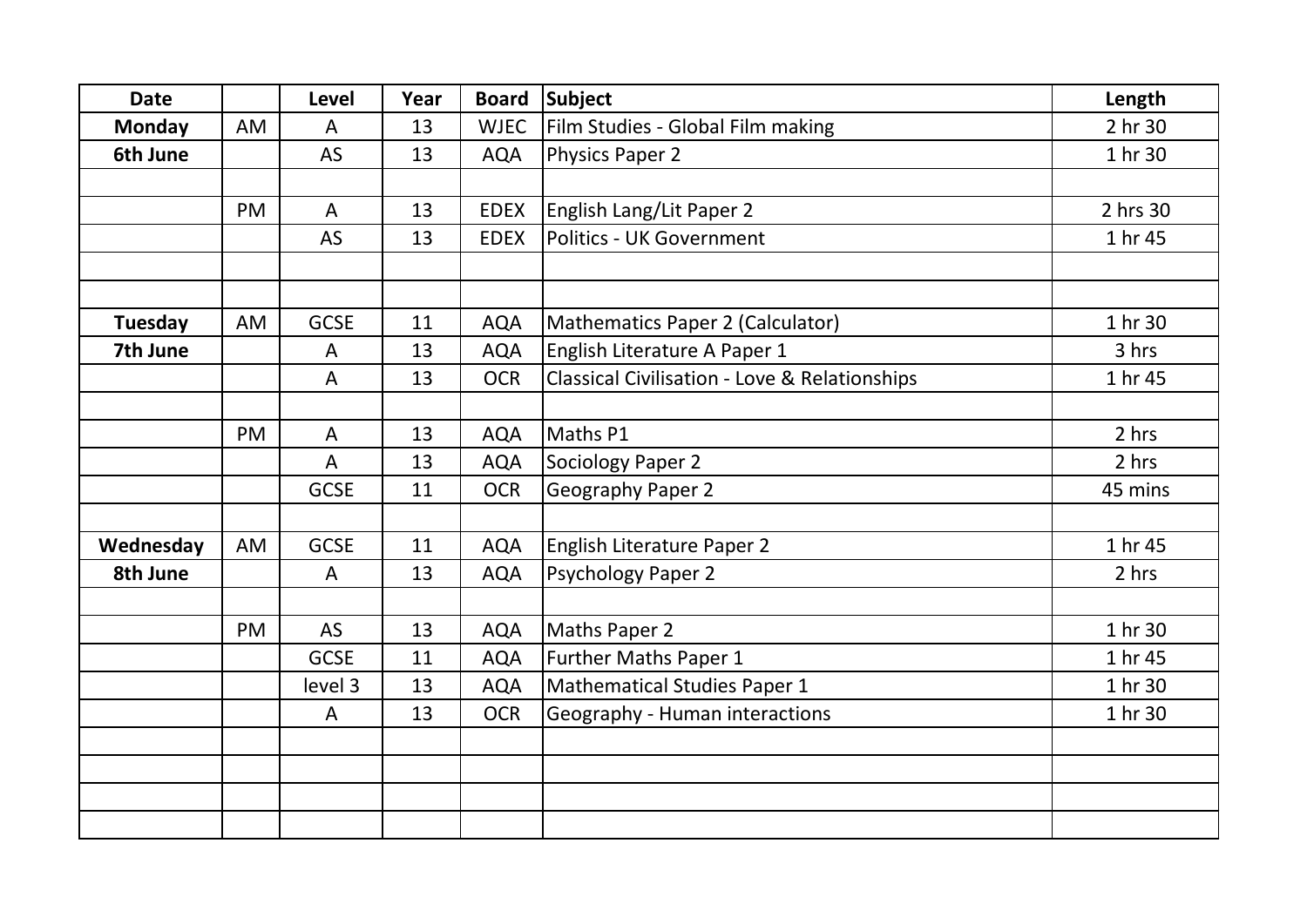| <b>Date</b>   |           | Level          | Year | <b>Board</b> | <b>Subject</b>                              | Length          |
|---------------|-----------|----------------|------|--------------|---------------------------------------------|-----------------|
| Thursday      | AM        | A              | 13   | <b>AQA</b>   | <b>Business Paper 2</b>                     | 2 hrs           |
| 9th June      |           |                |      |              |                                             |                 |
|               | <b>PM</b> | <b>GCSE</b>    | 11   | <b>AQA</b>   | Physics Paper 1                             | 1 hr 45         |
|               |           | <b>GCSE</b>    | 11   | <b>AQA</b>   | Combined Science - Physics Paper 1          | 1 hr 15         |
|               |           | A              | 13   | <b>AQA</b>   | <b>Biology Paper 1</b>                      | 2 hrs           |
|               |           | A              | 13   | <b>AQA</b>   | D & T:Product Design 7552/1                 | 2 hrs 30        |
|               |           | A              | 13   | <b>AQA</b>   | Drama & Theatre                             | 3 hrs           |
|               |           |                |      |              |                                             |                 |
|               |           |                |      |              |                                             |                 |
| Friday        | AM        | <b>GCSE</b>    | 11   | <b>AQA</b>   | English Language Paper 2                    | 1 hr 45         |
| 10th June     |           | A              | 13   | <b>AQA</b>   | <b>History Paper 2</b>                      | 2 hrs 30        |
|               |           | A              | 13   | <b>AQA</b>   | P. E Paper 2                                | 1 <sub>hr</sub> |
|               |           |                |      |              |                                             |                 |
|               | <b>PM</b> | <b>GCSE</b>    | 11   | <b>AQA</b>   | P.E Paper 2                                 | 1 hr 15         |
|               |           | A              | 13   | <b>AQA</b>   | <b>Physics Paper 2</b>                      | 2 hrs           |
|               |           | <b>BTEC</b>    | 13   | <b>EDEX</b>  | Information Technology Systems - 31760H     | 2hrs            |
|               |           |                |      |              |                                             |                 |
| <b>Monday</b> | AM        | <b>GCSE</b>    | 11   | <b>AQA</b>   | Mathematics Paper 3 (Calculator)            | 1 hr 30         |
| 13th June     |           | A              | 13   | <b>AQA</b>   | <b>Chemistry Paper 1</b>                    | 2 hrs           |
|               |           | A              | 13   | <b>AQA</b>   | Sociology Paper 3                           | 2 hrs           |
|               |           | A              | 13   | <b>EDEX</b>  | French List, Read, Translation              | 2 hrs           |
|               |           |                |      |              |                                             |                 |
|               | <b>PM</b> | $\overline{A}$ | 13   | <b>OCR</b>   | Computer Science Paper 1 - H446/01          | 2 hrs 30        |
|               |           | <b>GCSE</b>    | 11   | <b>EDEX</b>  | <b>Business Paper 2</b>                     | 1 hr 30         |
|               |           | Camb Nat       | 11   | <b>OCR</b>   | Creative iMedia Pre production skill - R081 | 1 hr 15         |
|               |           |                |      |              |                                             |                 |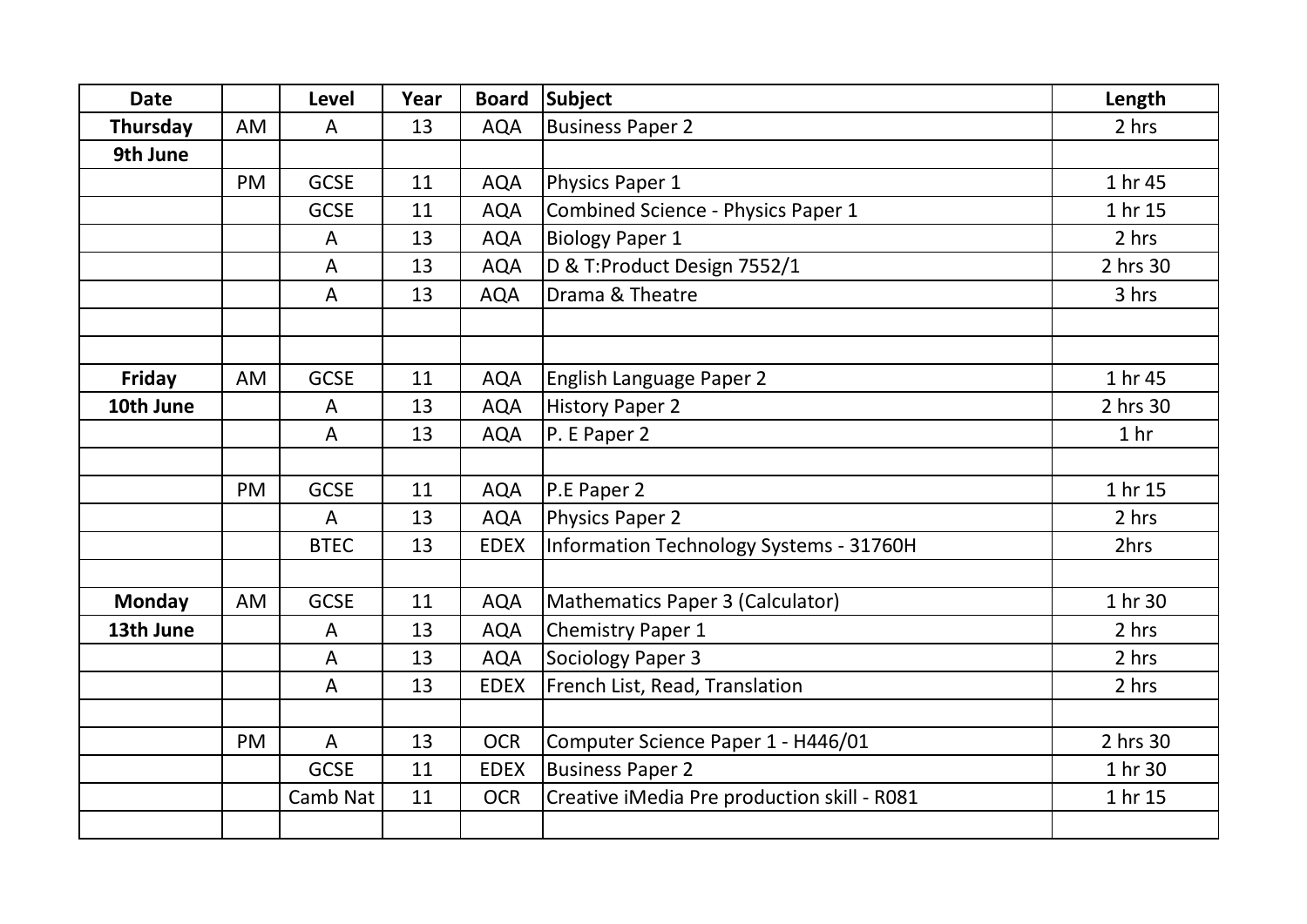| <b>Date</b> |           | Level          | Year | <b>Board</b> | Subject                                   | Length          |
|-------------|-----------|----------------|------|--------------|-------------------------------------------|-----------------|
|             |           |                |      |              |                                           |                 |
| Tuesday     | AM        | <b>GCSE</b>    | 11   | <b>OCR</b>   | Geography Paper 3                         | 1 hr 20         |
| 14th June   |           |                |      |              |                                           |                 |
|             | <b>PM</b> | Level 3        | 13   | <b>AQA</b>   | Mathematical studies Paper 2              | 1 hr 30         |
|             |           | A              | 13   | <b>AQA</b>   | Maths Paper 2                             | 2 hrs           |
|             |           |                |      |              |                                           |                 |
|             |           |                |      |              |                                           |                 |
| Wednesday   | AM        | <b>GCSE</b>    | 11   | <b>AQA</b>   | <b>Biology Paper 2</b>                    | 1 hr 45         |
| 15th June   |           | <b>GCSE</b>    | 11   | <b>AQA</b>   | <b>Combined Science - Biology Paper 2</b> | 1 hr 15         |
|             |           |                |      |              |                                           |                 |
|             | PM        | <b>GCSE</b>    | 11   | <b>AQA</b>   | Design & Technology                       | 2 hours         |
|             |           |                |      |              |                                           |                 |
|             |           |                |      |              |                                           |                 |
| Thursday    | AM        | $\mathsf{A}$   | 13   | <b>AQA</b>   | Physics paper 3                           | 2 hrs           |
| 16th June   |           | A              | 13   | <b>AQA</b>   | Psychology paper 3                        | 2 hrs           |
|             |           | <b>GCSE</b>    | 11   | <b>OCR</b>   | History War & British Society             | 1 <sub>hr</sub> |
|             |           |                |      |              |                                           |                 |
|             | <b>PM</b> | $\overline{A}$ | 13   | <b>AQA</b>   | <b>Business Paper 3</b>                   | 2 hrs           |
|             |           | <b>GCSE</b>    | 11   | <b>EDEX</b>  | <b>French Writing</b>                     | 1 hr 15/1 hr 20 |
|             |           |                |      |              |                                           |                 |
|             |           |                |      |              |                                           |                 |
| Friday      | AM        | A              | 13   | <b>AQA</b>   | <b>Biology Paper 2</b>                    | 2 hrs           |
| 17th June   |           | <b>GCSE</b>    | 11   | <b>EDEX</b>  | <b>Spanish Writing</b>                    | 1 hr 15/1 hr 20 |
|             |           |                |      |              |                                           |                 |
|             | PM        | $\mathsf{A}$   | 13   | <b>OCR</b>   | Geography Paper 3                         | 2 hrs 30        |
|             |           |                |      |              |                                           |                 |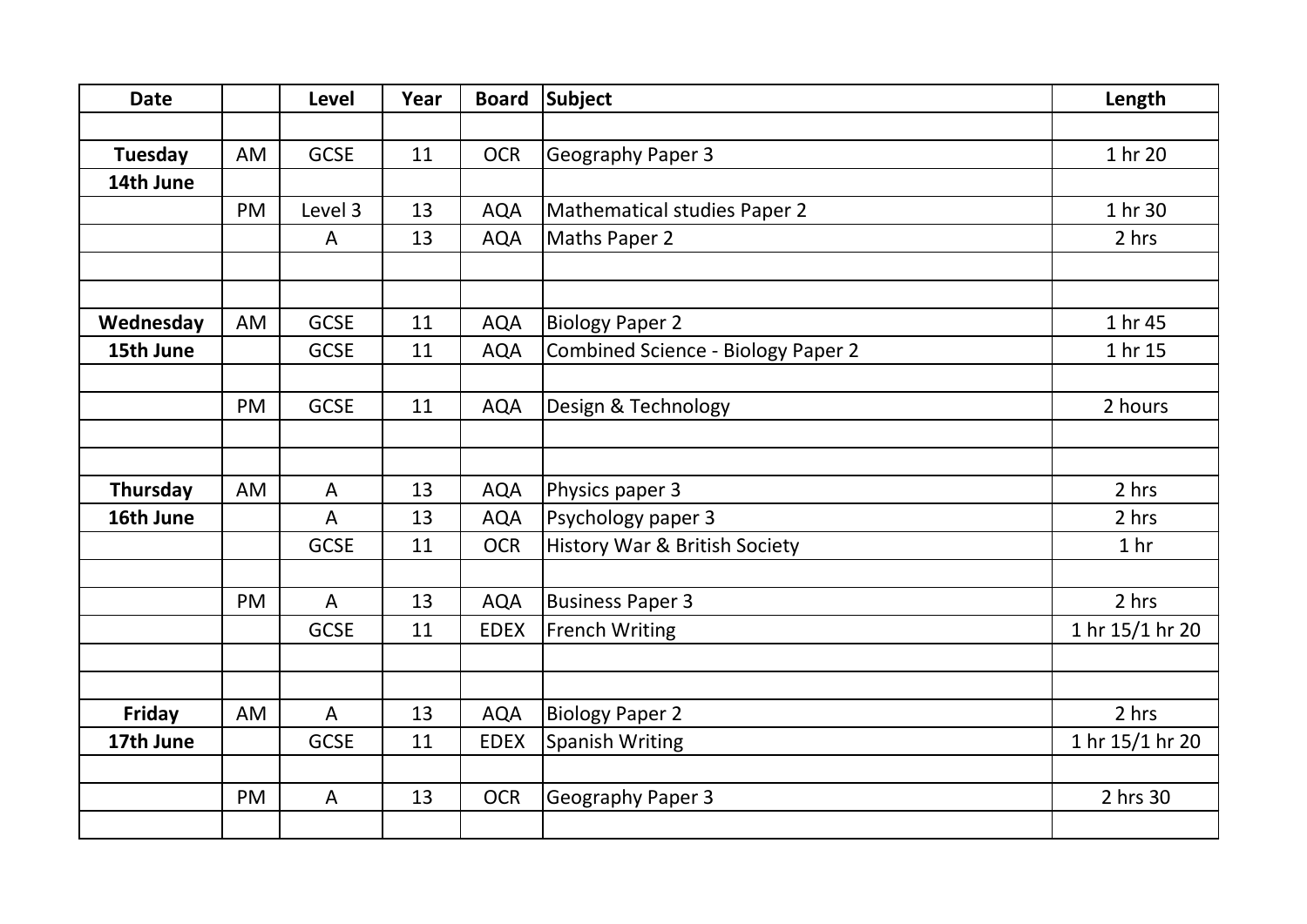| <b>Date</b>   |           | Level               | Year | <b>Board</b> | Subject                              | Length          |
|---------------|-----------|---------------------|------|--------------|--------------------------------------|-----------------|
| <b>Monday</b> | AM        | <b>GCSE</b>         | 11   | <b>AQA</b>   | <b>Chemistry Paper 2</b>             | 1 hr 45         |
| 20th June     |           | <b>GCSE</b>         | 11   | <b>AQA</b>   | Combined Science - Chemistry Paper 2 | 1 hr 15         |
|               |           |                     | 13   | <b>AQA</b>   | <b>Chemistry Paper 2</b>             | 2 hrs           |
|               |           | A                   |      |              |                                      |                 |
|               |           | A                   | 13   | <b>AQA</b>   | D & T:Product Design 7552/2          | 1 hr 30         |
|               | PM        | A                   | 13   | <b>AQA</b>   | English Literature A Paper 2         | 2 hrs 30        |
|               |           |                     |      |              |                                      |                 |
| Tuesday       | AM        | <b>GCSE</b>         | 11   | <b>OCR</b>   | <b>History Paper 3</b>               | 1 hr 15         |
| 21st June     |           |                     |      |              |                                      |                 |
|               | <b>PM</b> | A                   | 13   | <b>AQA</b>   | Maths Paper 3                        | 2 hrs           |
|               |           | A                   | 13   | <b>OCR</b>   | P. E Paper 3                         | 1 <sub>hr</sub> |
|               |           | Level 2             | 11   | <b>WJEC</b>  | Hospitality & Catering Unit 1        | 1 hr 30         |
|               |           |                     |      |              |                                      |                 |
| Wednesday     | AM        | <b>GCSE</b>         | 11   | <b>WJEC</b>  | Music - Unit 3 Appraising            | 1 hr 15         |
| 22nd June     |           |                     |      |              |                                      |                 |
|               | PM        | L <sub>2</sub> Cert | 11   | <b>AQA</b>   | <b>Further Maths Paper 2</b>         | 1 hr 45         |
|               |           |                     |      |              |                                      |                 |
| Thursday      | AM        | <b>GCSE</b>         | 11   | <b>AQA</b>   | <b>Physics Paper 2</b>               | 1 hr 45         |
| 23rd June     |           | <b>GCSE</b>         | 11   | <b>AQA</b>   | Combined Science - Physics Paper 2   | 1 hr 15         |
|               |           | A                   | 13   | <b>AQA</b>   | <b>Chemistry Paper 3</b>             | 2 hrs           |
|               |           |                     |      |              |                                      |                 |